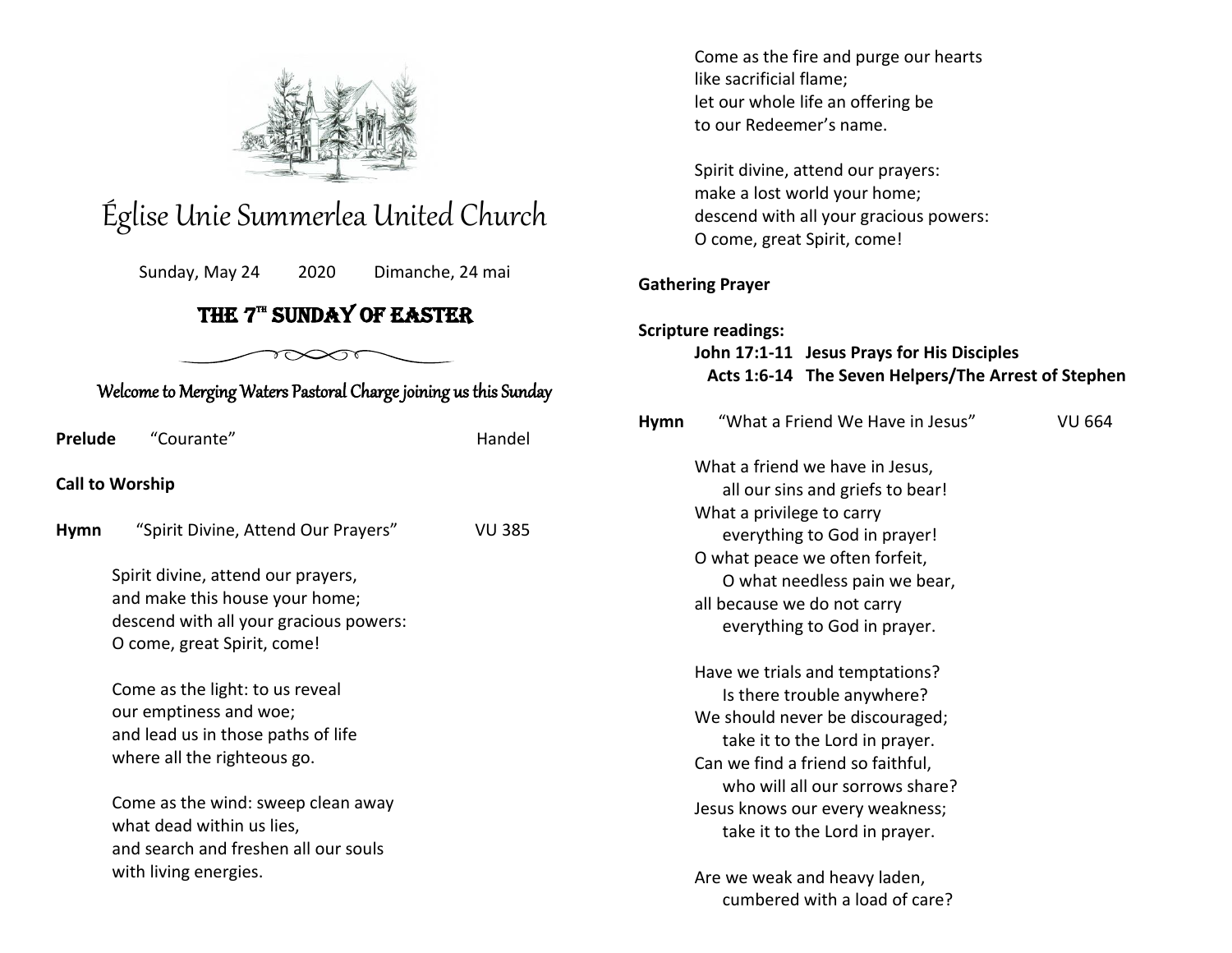Christ the Saviour is our refuge; take it to the Lord in prayer. Do our friends despise, forsake us? Are we tempted to despair? Jesus' strength will shield our weakness, and we'll find new courage there.

| <b>Sermon</b>        | Don't Just Stand There Looking Up |              |
|----------------------|-----------------------------------|--------------|
| Summerlea U.C.       |                                   | John 17:1-11 |
| Rev. Scott A. Patton |                                   | Acts 1:6-14  |

May 24, 2020

Prayer: Loving God, open our hearts and our minds by the power of your Holy Spirit, that as the scriptures are read and your word is proclaimed, we may hear what you are saying to us today. And now, may the words of my mouth... Amen.

There are many wonderful memories I have of my late father, and even 37 years after his death, I still miss him a great deal. But he was human, just as we all are human, which means that some of what I remember has to do with that part of him that perhaps we could say was not quite as lovable as other aspects of his personality.

I'm talking about his patience, or really, his lack thereof. My grandfather used to tell me stories of how impatient his father was. My father used to tell me stories about how impatient my grandfather was (although, now that I think about it, it was really my mother who told me these stories about my father's father!!). And now, here I am telling you about how impatient my father was!

My great-grandfather was really impatient. My grandfather was really impatient. My father mostly tried to control it, but, deep down, he was really impatient. And guess what! I'm known for being really impatient too! (I'll bet you didn't see THAT coming, did you??)

Yes, I must confess, I'm one of the most impatient people I know. That's the only reason I talk about how impatient my forebears were, because I know that I am, too. I don't know whether it is possible for impatience to be passed on genetically as are other traits, which is too bad, because I'm not

sure if I can blame my ancestors for my impatience, but I would certainly like to.

Most of the time, I find ways to control and cope with my impatience. Occasionally, I just let it fly, and I rant and rave for a few minutes, and then I feel better. And I have to admit that driving is the worst. Don't even get me started on how annoyed I get when other drivers don't do what I want them to do!

But aside from occasional outbursts when things don't go the way I want them to, I can usually keep my impatience pretty much in check. And I think part of the reason for that is that I can easily imagine how impatient God must get with us sometimes – both US as individuals, and US as the church.

I take a great deal of comfort from knowing that God is infinitely patient, and that is a characteristic I admire in anyone (especially my partner Ron). But still, I can't help but wonder what God must think sometimes. I'm sure there are times when God laments the state of the world just as we lament it; times when God yearns for everything to be made right again in God's creation.

I'm sure there are also times when God laments that we ourselves, God's people, are so quick to pray "they kingdom come, on earth…", but so slow sometimes to help make that a reality. Maybe we've become complacent. Maybe we've begun to doubt that the little bit we're able to do will actually make a difference.

What we sometimes seem to easily forget is that we have been commissioned by Jesus himself to carry on with the work that he began when he was here on earth among us.

It also seems that there are times when we forget that we have been given the gift of the Holy Spirit which can, if we allow it, fill us with energy and enthusiasm to do God's work and to be God's people in the world.

Perhaps we think we need to be super-human in order to do what we are being called to do. What we often seem to forget is that it was ordinary people just like you and me who were first called to be followers of the risen Christ, and who built the church that began with just a few individuals, then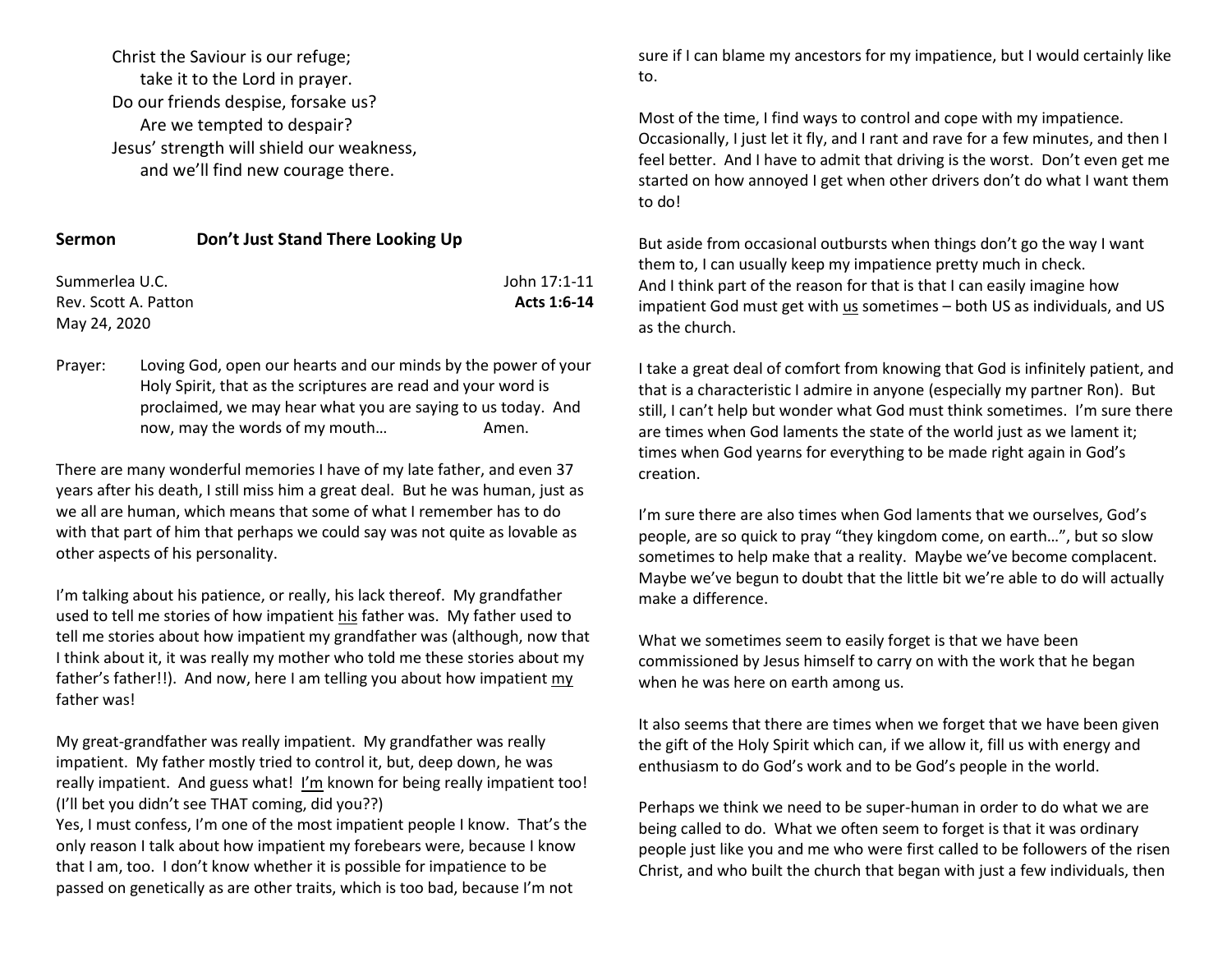grew into a few congregations, then grew into the church that spread throughout the world.

In fact, some of those people were much more ordinary than you and me!! But they had one thing that made a difference in their lives: the in-dwelling Holy Spirit that gave them the power and the motivation to carry out the work that was begun by Jesus.

It seems that this is what was uppermost in Jesus' mind as he was bringing his earthly ministry to a close and preparing his followers to continue the work of spreading the gospel.

Jesus prayed on their behalf, and as he said the words, "And now I am no longer in the world," he must have felt a sense of urgency about what little time he had left to prepare his followers for the time ahead when he would no longer be with them in person.

But Jesus promised that soon they would be given the gift of the Holy Spirit, and by this Spirit, Jesus would still be with them, although in an entirely different way. Jesus would indeed be with them in Spirit, but they would have to make their own decisions about how to carry on the work that was begun by Jesus. And they DID carry on that work; in fact, they took the message of God's kingdom farther than Jesus had taken it, although they never forgot that it all began with Jesus.

Rather like the opening performance of the opera *Turandot,* by the Italian composer Giacomo Puccini. In 1922, at the age of 64, Puccini was diagnosed with cancer. In spite of his illness, he continued to work at writing *Turandot*, which many people consider to be his best opera.

Close to the time of his death, Puccini wrote to his students, "If I don't finish *Turandot*, I want you to finish it for me."

In fact, he did not complete it, but immediately following his death in 1924, his students gathered together all the scores, studied them with great care, and completed the opera.

The opening performance took place in 1926. It was conducted by one of Puccini's students, Arturo Toscanini. Reaching the place in the score where Puccini had stopped writing, Toscanini put down his baton, turned to the audience and said to them, "Thus far the master wrote, and then he died."

No one moved and no one spoke for several minutes. Then, Toscanini picked up his baton, turned to the audience, smiled through his tears and spoke again, saying, "but his disciples have finished his work."

Today, even being separated from the person Jesus by more than 2,000 years, the Church is still being called upon to carry on the work that was begun by Jesus. We, in our time, have never had the luxury of having Jesus with us in person, but still he is there to lead us and guide us as we go about the work of being the church.

But the problem seems to be that some Christians have never quite gotten used to not having the person Jesus here with us. We have sometimes thought that we cannot make it on our own, and because of that, we sometimes tend to be like the disciples who stood gazing up into the sky as Jesus was taken up into heaven.

It is interesting to note this incident around which the Book of Acts begins. Biblical scholars today regard Luke as the author of BOTH the Gospel of Luke, as well as the Book of Acts. Luke's gospel ends with Jesus being taken up into heaven and reminds the reader that this was the final moment in Jesus' extraordinary life on earth.

But whereas Jesus' ascension in Luke's gospel points the way into the past, and the great things Jesus did during his lifetime, culminating in his ascension into heaven, the Book of Acts begins with a similar story of the ascension, but his time, it points toward the future, as the early, Spirit-filled Church was just beginning.

Luke's gospel is about the work and ministry Jesus did, accompanied by his disciples. The Book of Acts is about the work and ministry of Jesus' followers in the early days of the church, when Jesus was no longer physically present with them.

This was confirmed by the mysterious "two men in white robes" who spoke to the disciples immediately after the ascension. They said, "Why do you stand looking up toward heaven." We can picture these disciples witnessing the spectacle of Jesus suddenly being taken up by a cloud into heaven. They likely stood with their mouths open, not sure whether they should believe what they had just seen, but also realizing that Jesus would no longer be with them in the same way as he had been.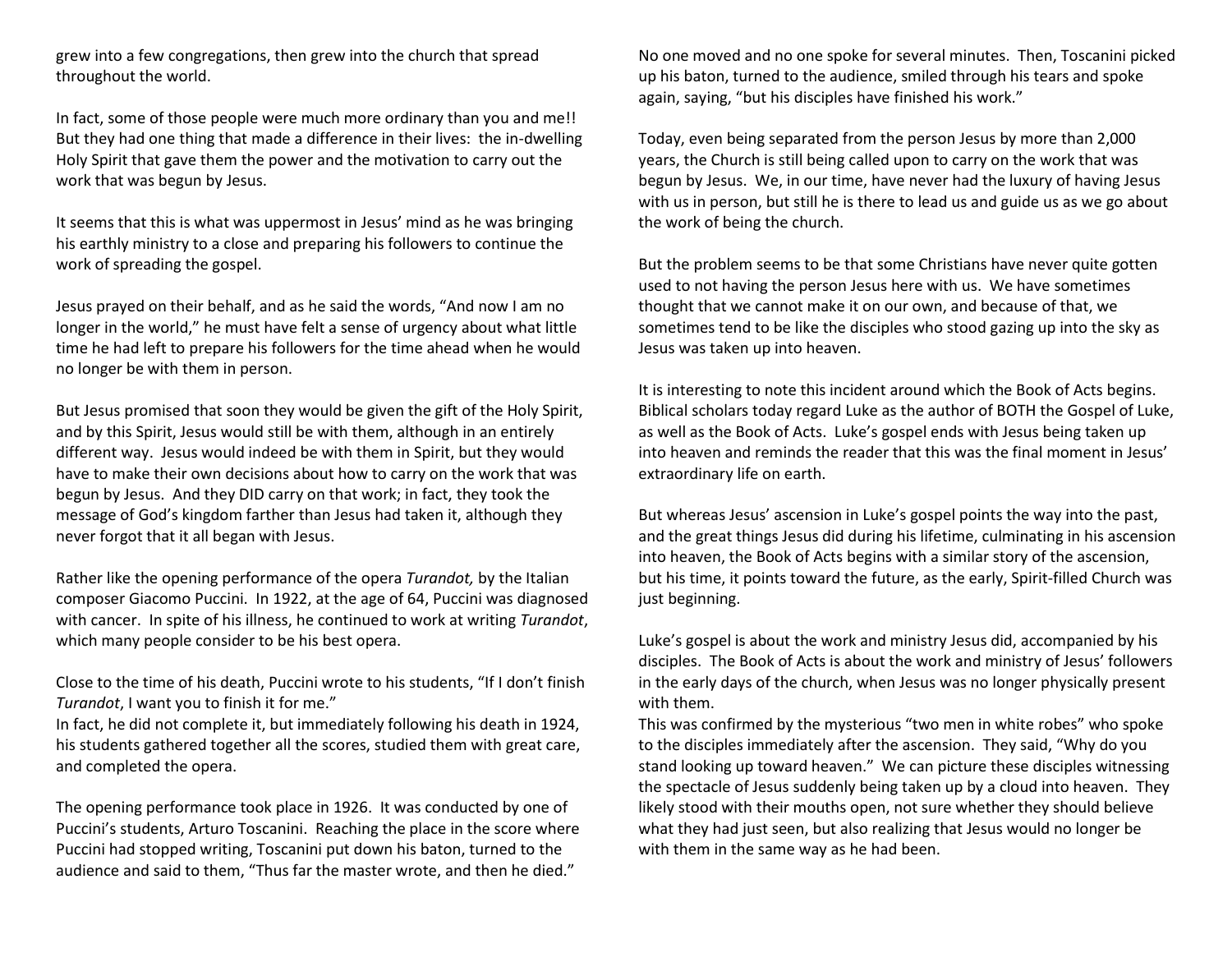It seems to me that some people have seemingly not progressed beyond this point. Faced with the awesome task of continuing in the footsteps of Jesus, it seems they have decided to look up into the sky instead, as if to catch some glimpse of Jesus, or to anticipate his return. And unfortunately, this is where some have stayed.

The problem is, however, that God and the risen Christ, through the Holy Spirit, are among us here in this world, still carrying on the ministry in which Jesus participated during his earthly life. When we stand looking up toward heaven, we miss experiencing God in the only place where we CAN experience God in this life: in our world, and in our lives.

God IS INDEED present with us. Jesus DOES INDEED continue to call us to carry on the work of the church, which is the work of proclaiming the good news of the gospel, and the Holy Spirit WILL INDEED be the driving force behind all our actions if we open ourselves to that Spirit that seeks to live within each one of us.

But in order for us to find these things, we have to know where to look. And for the church, it is not looking aimlessly up into the sky waiting for Jesus' return that matters, but rather, looking into the world around us to see the work that God is doing among us, and responding when God's Spirit speaks to us and says, "don't just stand there, get on with the task of being the church."

This is something that was expressed very well in a poem by William Croswell Doane, called *The Preacher's Mistake*:

> The parish priest of austerity Climbed up in a high church steeple To be nearer to God, So that he might hand God's word down to his people.

And now and again When he heard the creak Of the weathervane a-turning, He closed his eyes And said, "Of a truth From God I now am learning."

And in sermon script He daily wrote What he thought was sent from heaven, And he dropped this down On his people's heads Two times one day in seven.

In his age God said, "Come down and die!" And he cried out from the steeple, "Where art thou, Lord?" And the Lord replied, "Down here among my people."

As we bring the season of Easter to a close, and as we prepare to celebrate the Day of Pentecost next Sunday, may we know that the risen Christ calls us to be a church that responds to the call to live and preach the good news in all the world.

Let us not be a church that simply gazes heavenward, waiting for Christ to return someday. Rather, let us go out in the power of the Holy Spirit to carry on with the work and ministry that Jesus himself began among us – which is the work of bringing new life to the world.

Thanks be to God. Amen.

#### **Offering and Prayer of Dedication**

#### **Prayers of the People and The Lord's Prayer**

|  | Hymn | "Go to the World" | <b>VU 420</b> |
|--|------|-------------------|---------------|
|--|------|-------------------|---------------|

Go to the world! Go into all the earth. Go preach the cross where Christ renews life's worth, baptising as the sign of our rebirth. Hallelujah! Hallelujah!

Go to the world! Go into every place. Go live the Word of God's redeeming grace. Go seek God's presence in each time and space. Hallelujah! Hallelujah!